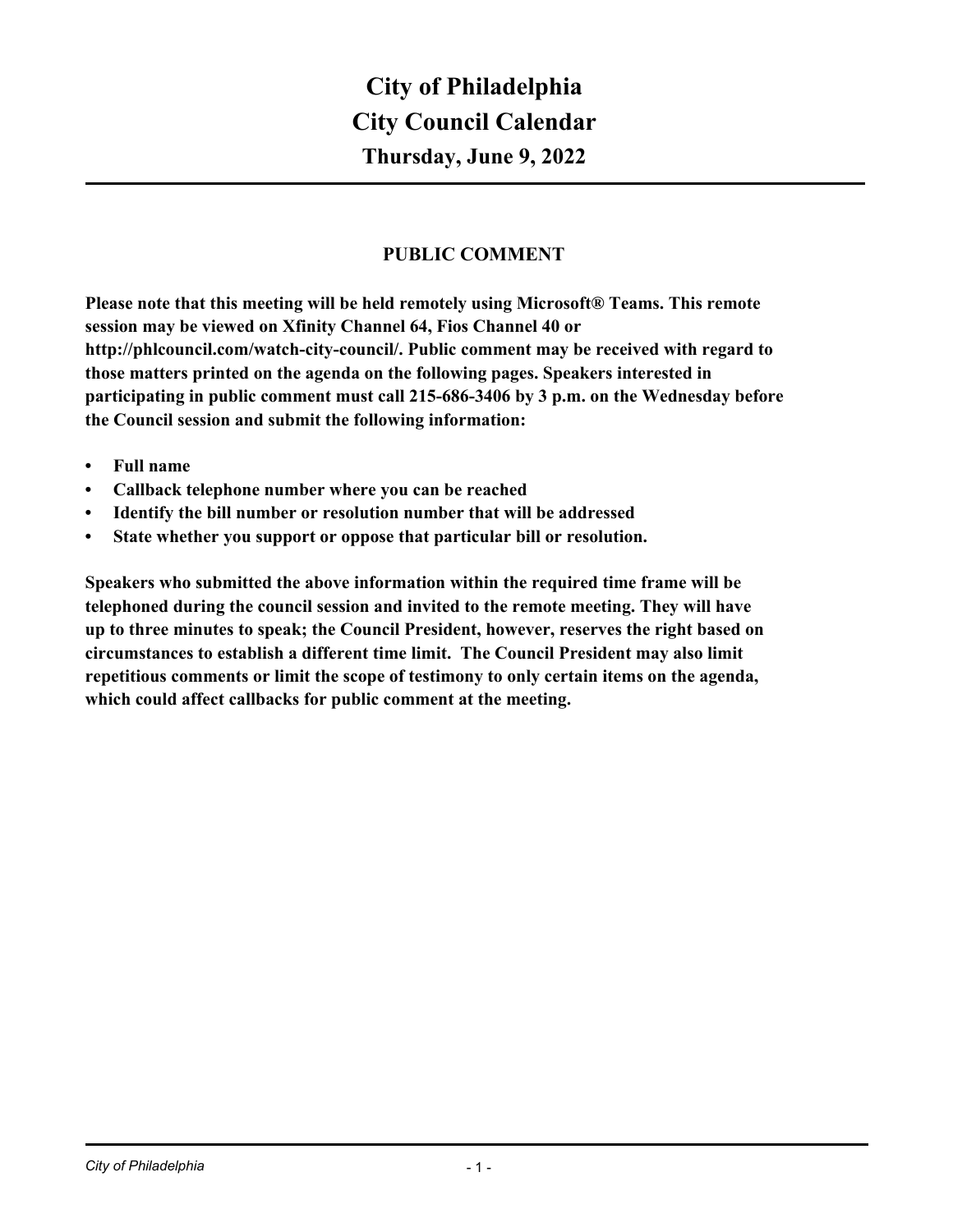# **ORDER OF BUSINESS IN A COUNCIL SESSION**

**Note: Some items do not occur at every session:**

**Invocation.**

**Approval of the journal of the preceding meeting.**

**Requests by Councilmembers for permission to be absent from the session.**

**Reading of communications from the Mayor.**

**Introduction of bills and resolutions (to be referred to appropriate Committees of Council).**

**Reports from Committees of Council.**

**Special business.**

**Bills on first reading.**

**Public comment on bills and resolutions on the Second Reading and Final Passage Calendars – titles are printed below.**

**Bills that Council passed but that need to be returned by the Mayor for reconsideration.**

**Consideration of bills and resolutions on the Second Reading and Final Passage Calendars.**

**Bills and resolutions on the Suspension Calendar.**

**Speeches by Councilmembers.**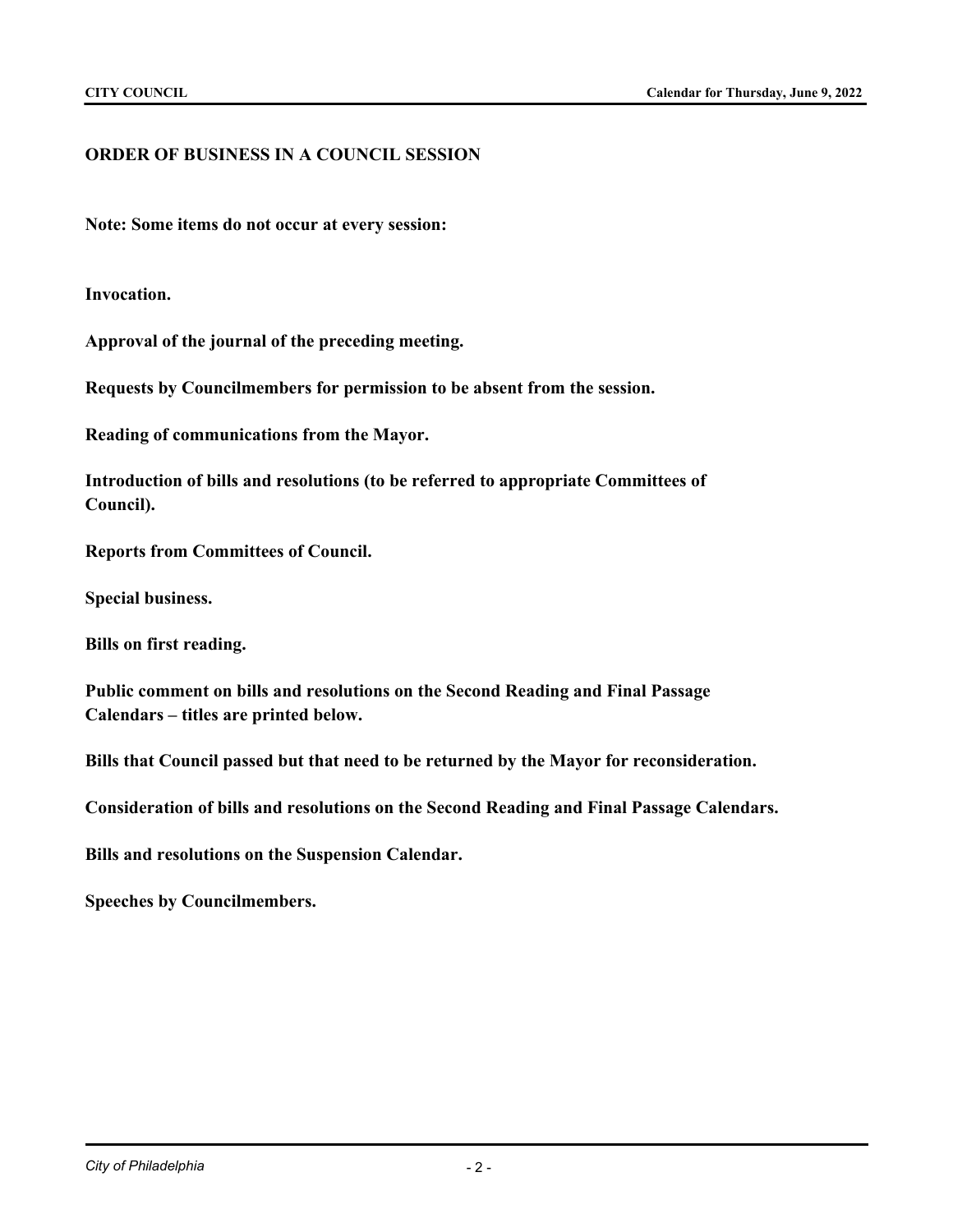**.**

# **BILLS AND RESOLUTIONS ON FINAL PASSAGE**

#### **200533**

#### **INTRODUCED BY:** Councilmember Bass

Resolution calling on Comcast Spectacor to reconsider its naming rights agreement with Wells Fargo based on its history of unethical banking practices.

#### **210396**

# **INTRODUCED BY:** Councilmember Parker

Resolution calling on the Sheriff of the City of Philadelphia to request an Order from the President Judge of the Philadelphia County Court of Common Pleas of the First Judicial District of Pennsylvania to temporarily stay all mortgage and tax foreclosure sales.

## **210434**

# **INTRODUCED BY:** Councilmember Oh

Resolution calling on the City of Philadelphia to implement minimum force training for all law enforcement officers.

#### **210913**

# **INTRODUCED BY:** Councilmember Bass

Resolution authorizing City Council to retain legal counsel to file a lawsuit to require the Administration to implement and enforce Bill Number 200425, an ordinance duly enacted by the City Council of Philadelphia which became law on January 28, 2021.

#### **220474**

**INTRODUCED BY:** Councilmember Bass for Council President Clarke

Resolution approving the Rebuild Project Statement for Fiscal Years 2020, 2021, 2022, and 2023 pursuant to Bill No. 170206.

#### **220533**

# **INTRODUCED BY:** Councilmember Parker

Resolution adding Bryant Lamar Heard II to the street signs on the 5200 block of North Camac Street in celebration of his life.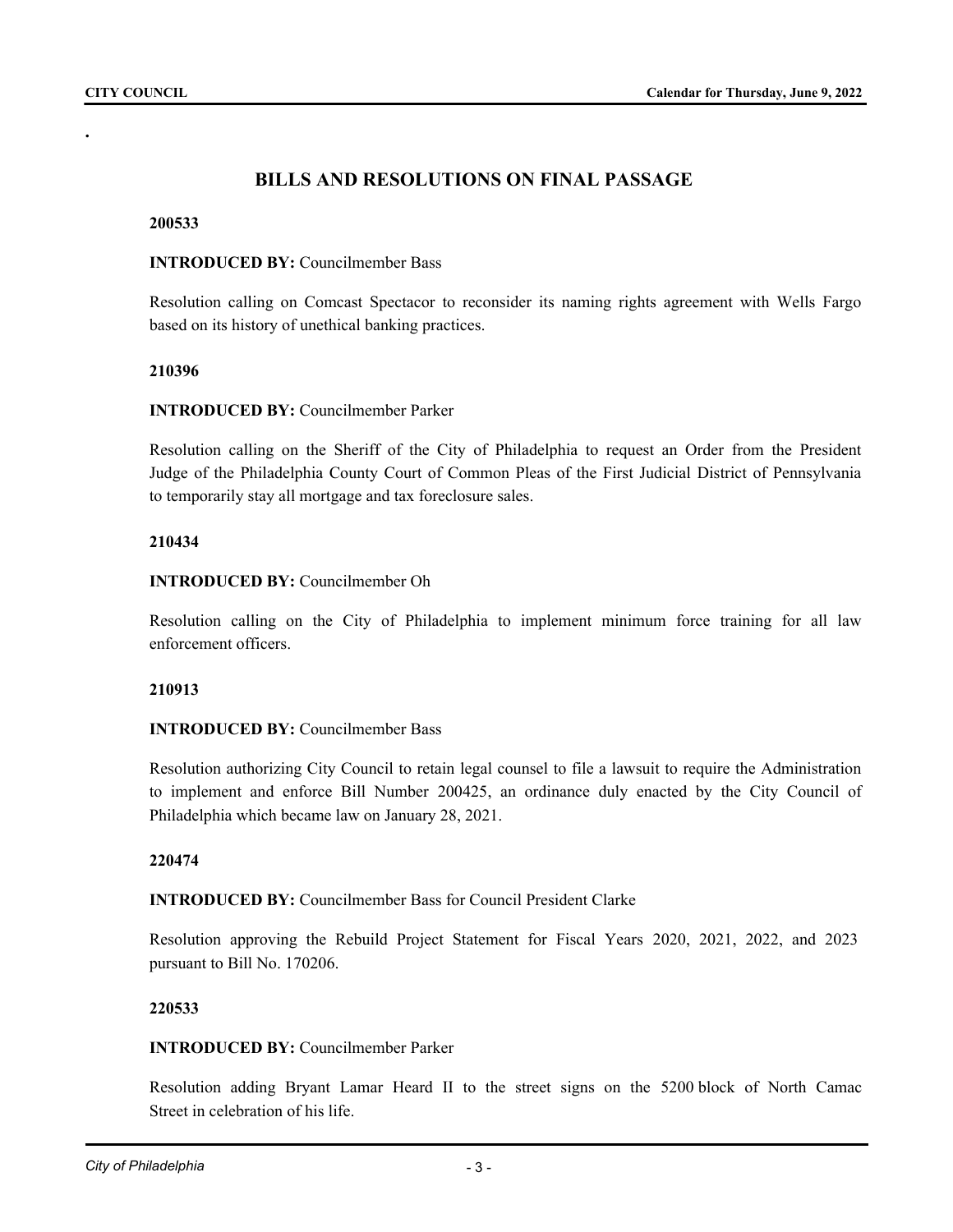# **INTRODUCED BY:** Councilmember Parker

Resolution adding DJ Diamond Kuts to the street signs on the 7100 block of Georgian Road in honor of her trailblazing work to represent women in the hip hop industry, advance local artists, and serve the people of Philadelphia.

# **220535**

## **INTRODUCED BY:** Councilmember Parker

Resolution adding the Honorable Marian B. Tasco to the street signs on the block intersections of the 7900 block of Mansfield Avenue between Vernon Road and Slocum Street in recognition of Councilwoman Tasco's tremendous service and contributions to the City of Philadelphia.

## **220536**

## **INTRODUCED BY:** Councilmembers Parker and Gilmore Richardson

Resolution calling on the Philadelphia Department of Public Health to exercise the full extent of its authority to address public health issues related to the sale of tobacco products, including hookah, in violation of the Tobacco Retailer Permit provisions of The Philadelphia Code, and to mitigate the disproportionate effect of those sales in certain communities.

#### **220538**

# **INTRODUCED BY:** Councilmember Jones

Resolution also naming the 1700 block of North 49th Street as "Ken Carter Way" in honor of Charles Kenneth Carter, a board member of the Business Association of West Parkside, who passed away on August 9, 2021.

#### **220539**

# **INTRODUCED BY:** Councilmember Jones

Resolution authorizing the Philadelphia Land Bank to dispose of 650 N. Conestoga Street, 658 N. Conestoga Street, 662 N. Conestoga Street, 5436 W. Girard Avenue, 5552 Harmer Street, 642 N. Sickels Street, 644 N. Sickels Street, 653 N. Sickels Street, 534 -36 N. 54th Street, 538-40 N. 54th Street, 546 N. 54th Street, 550 N. 54th Street, 623-33 N. 55th Street, 641 N. 55th Street, 643 N. 55th Street, 645 N. 55th Street, 647 N. 55th Street, 649 N. 55th Street, 651 N. 55th Street, 653 N. 55th Street, 655 N. 55th Street located in the 4th Councilmanic District in accordance with the terms of Chapter 16-700 of The Philadelphia Code.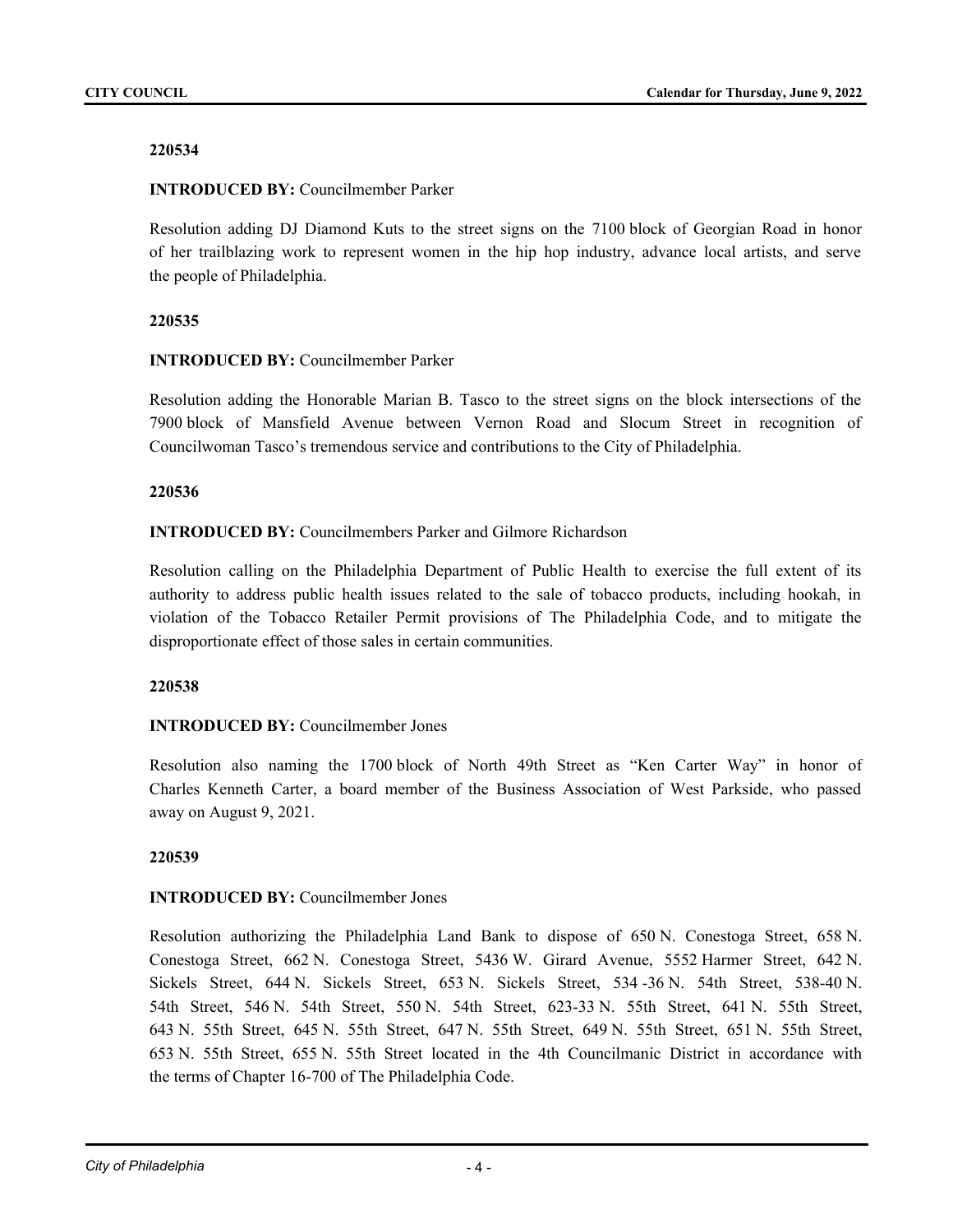# **INTRODUCED BY:** Councilmember Johnson

Resolution authorizing the Philadelphia Land Bank to dispose of 1310 S. Corlies Street, 1315 S. Corlies Street, 1320 S. Corlies Street, 1322 S. Corlies Street, 1326 S. Corlies Street, 1349 S. Corlies Street, 3000 Titan Street, 3010 Titan Street, 3018 Titan Street, 3036 Titan Street, 3046 Titan Street, 3050 Titan Street, 3002 Wharton Street, 3003 Wharton Street, 3009 Wharton Street, 3014-3026 Wharton Street, 1537 S. Patton Street, 1334 S. 30th Street, and 1329 S. 31st Street located in the 2nd Councilmanic District in accordance with the terms of Chapter 16-700 of The Philadelphia Code.

## **220541**

## **INTRODUCED BY:** Councilmember Johnson

Resolution honoring Father's Day Rally Committee for its longstanding leadership and dedication to the physical and emotional wellbeing of African-American communities and, particularly, men of color

## **220542**

**INTRODUCED BY:** Councilmember Johnson

Resolution recognizing June 2022 as "Gun Violence Awareness Month" in Philadelphia.

#### **220546**

#### **INTRODUCED BY:** Councilmember Quiñones Sánchez

Resolution authorizing the Commissioner of Public Property to execute and deliver to the Philadelphia Redevelopment Authority deeds conveying fee simple title to certain City-owned lots or pieces of ground with the buildings and improvements thereon situate in the Seventh Councilmanic District of the City of Philadelphia and further authorizing the Philadelphia Redevelopment Authority to transfer to the Philadelphia Land Bank fee simple title to such properties pursuant to Section 16-405 of The Philadelphia Code.

#### **220547**

#### **INTRODUCED BY:** Councilmember Green

Resolution recognizing June 6-11, 2022 as Disability Pride Week in the City of Philadelphia.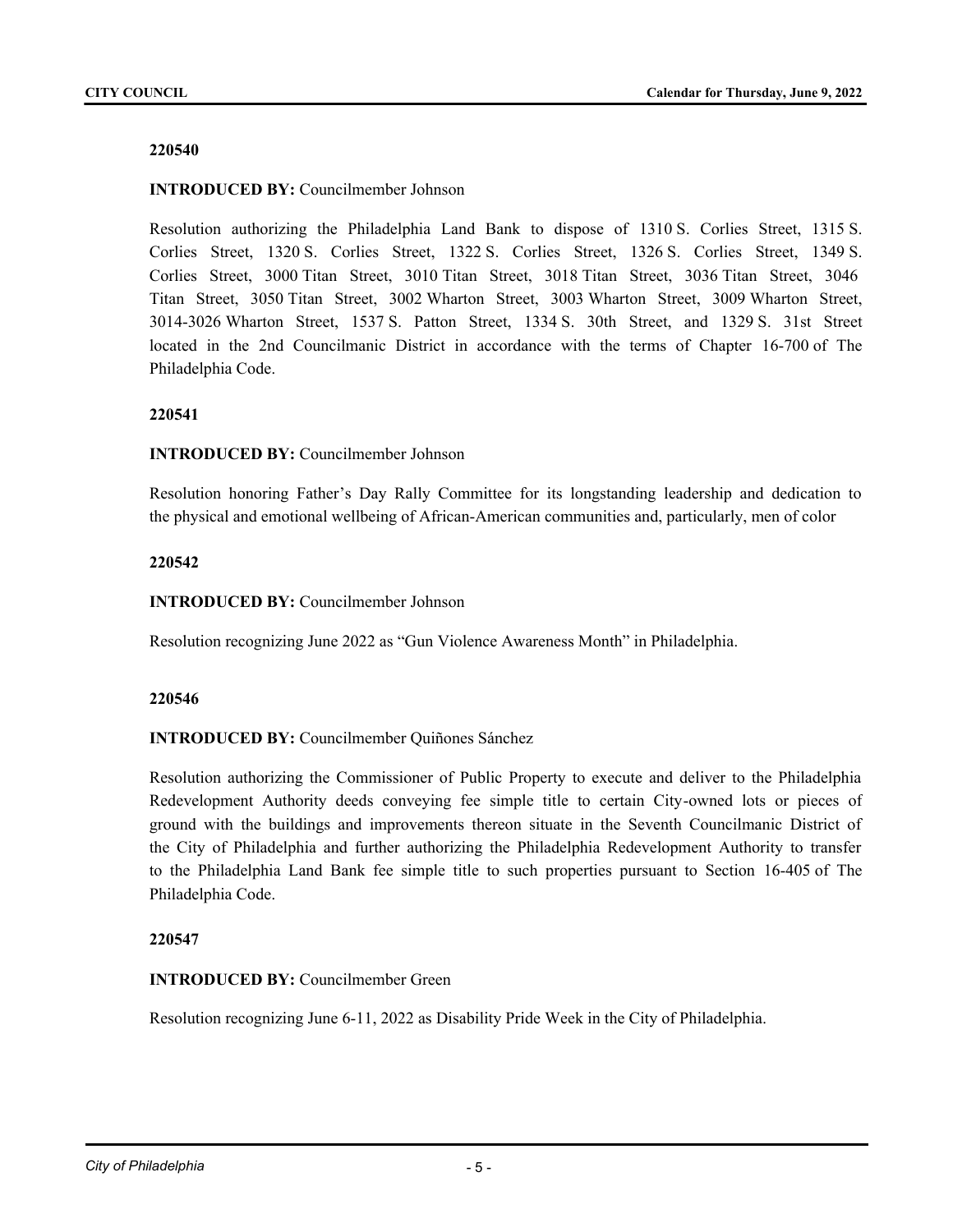# **INTRODUCED BY:** Councilmember Squilla

Resolution authorizing the Commissioner of Public Property to execute and deliver to the Philadelphia Redevelopment Authority deeds conveying fee simple title to 2868 Amber Street, 2022 E. Fletcher Street and 2106 E. Stella Street in the First Councilmanic District of the City of Philadelphia and further authorizing the Philadelphia Redevelopment Authority to transfer to the Philadelphia Land Bank fee simple title to such properties pursuant to Section 16-405 of The Philadelphia Code.

## **220550**

## **INTRODUCED BY:** Councilmember Oh

Resolution honoring fourteen of Philadelphia's most influential Asian Pacific Americans during Asian American and Pacific Islander (AAPI) Heritage Month: Judge Marutani, Judge Ida Chen, Dr. Philip Jaisohn, In Ho Oh, Chief Inspector Wong, Vai Sikahema, Siani Lee, Grace Uyehera, Cecilia Moy Yep, Nick Shenoy, Julie Wong, Sarah Chang, Piquant "Skip" Voluntad Jr., and Reverend Peter Hwang.

## **220551**

# **INTRODUCED BY:** Councilmember Oh

Resolution designating September 23, 2022 as "Multilingual Freedom Day in Latin America" in recognition of the annual "Latin America Book Fair" event.

#### **220197**

**INTRODUCED BY:** Councilmember Johnson for Council President Clarke

Resolution proposing an amendment to The Philadelphia Home Rule Charter to create the Department of Aviation, to transfer the functions of certain City agencies with respect to the operations of the City's Airports to the newly-created Department and to provide for additional duties of the Department; and providing for the submission of the amendment to the electors of Philadelphia.

# **BILLS AND RESOLUTIONS ON SECOND READING AND FINAL PASSAGE**

#### **200658**

#### **INTRODUCED BY:** Councilmember Jones

An Ordinance authorizing the installation of a traffic signal at the intersection of Upland Way and Berks Street.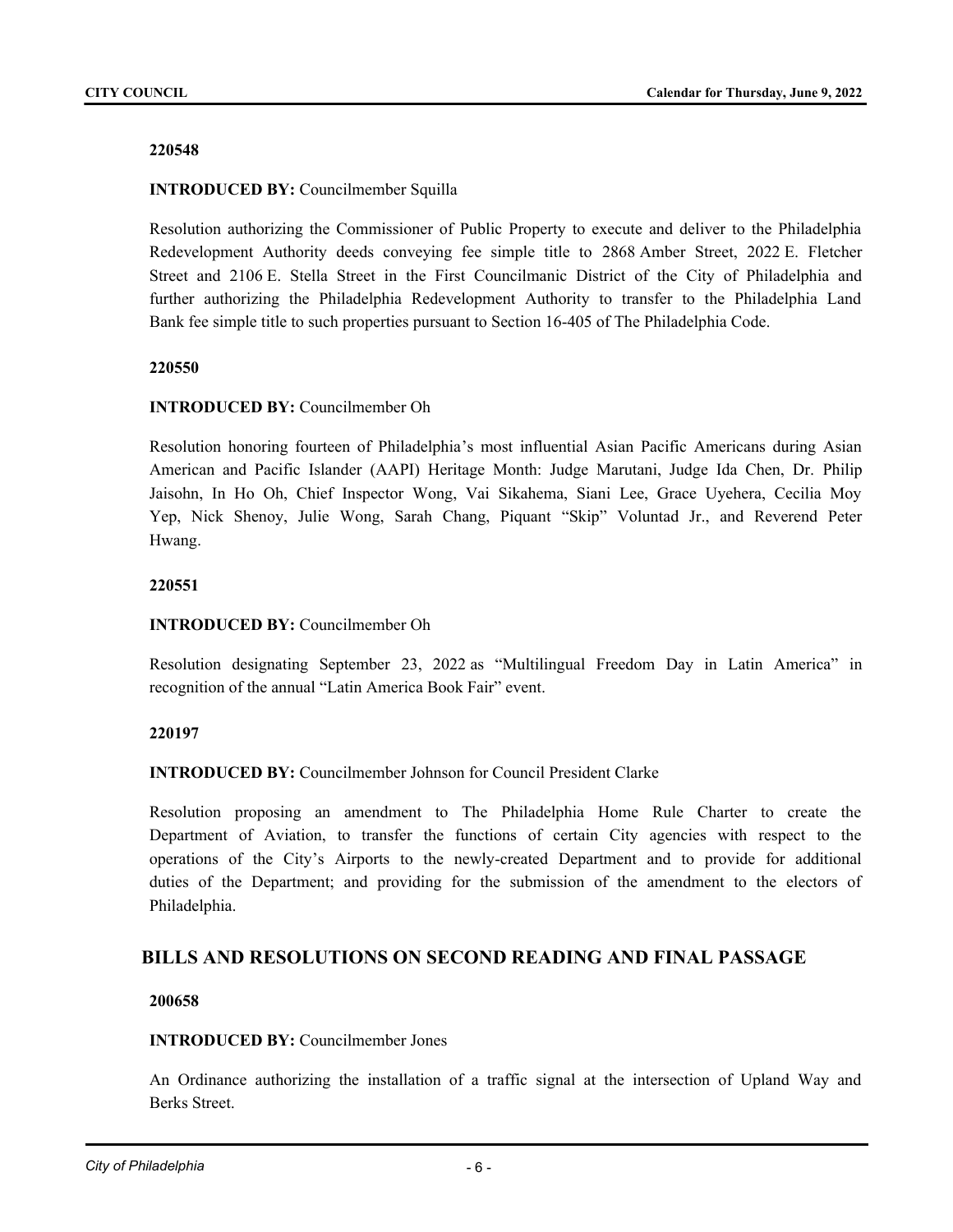# **INTRODUCED BY:** Councilmember Gauthier

An Ordinance establishing a parking regulation in the vicinity of: Frazier street and Spruce street; Ludlow street and S. 58th street; Yewdall street and Larchwood avenue; Reinhard street and S. 47th street; S. 48th street and Reinhard street; Baring street and N. 32nd street; Brandywine street and N. 34th street; Hamilton street and N. 35th street; Haverford avenue and N. 32nd street; Haverford Avenue and N. 40th street; Wallace street and N. 33rd street; Mandela Way and N. 46th street; Mount Vernon street and N. 33rd street; Preston street and Baring street; St. Malachys Way and N. 46th street; Spring Garden street and N. 40th street; N. 31st street and Hamilton street; Sansom street and S. 49th street; S. 61st street and Walnut street; Irving street and S. 51st street; Ruby street and Market street; Pine street and S. 46th street; Mount Vernon street and N. 32nd street; N. 42nd street and Baring street; and State street and Powelton avenue.

## **210800**

**INTRODUCED BY:** Councilmembers Gauthier, Parker, Brooks, Gym, Gilmore Richardson, Domb, Squilla and Henon

An Ordinance amending Title 12 of The Philadelphia Code, entitled "Parking Regulations and Penalties," to add a new section entitled "Parking for Qualified School Employees," to provide parking for certain school employees at certain locations; all under certain terms and conditions.

#### **220049**

# **INTRODUCED BY:** Councilmembers Green and Squilla

An Ordinance amending Chapter 20-1000 of The Philadelphia Code ("Political Contributions and Expenditures") to add and make changes to provisions regarding campaign contributions and disclosure of political committee expenditures; all under certain terms and conditions.

#### **220187**

# **INTRODUCED BY:** Councilmember Johnson for Council President Clarke

An Ordinance providing for the submission to the qualified electors of the City of Philadelphia of an amendment to The Philadelphia Home Rule Charter to create the Department of Aviation, to transfer the functions of certain City agencies with respect to the operations of the City's airports to the newly-created Department and to provide for additional duties of the Department, as approved by Resolution of the City Council; fixing the date of a special election for such purpose; prescribing the form of ballot question to be voted on; and, authorizing the appropriate officers to publish notice and to make arrangements for the special election.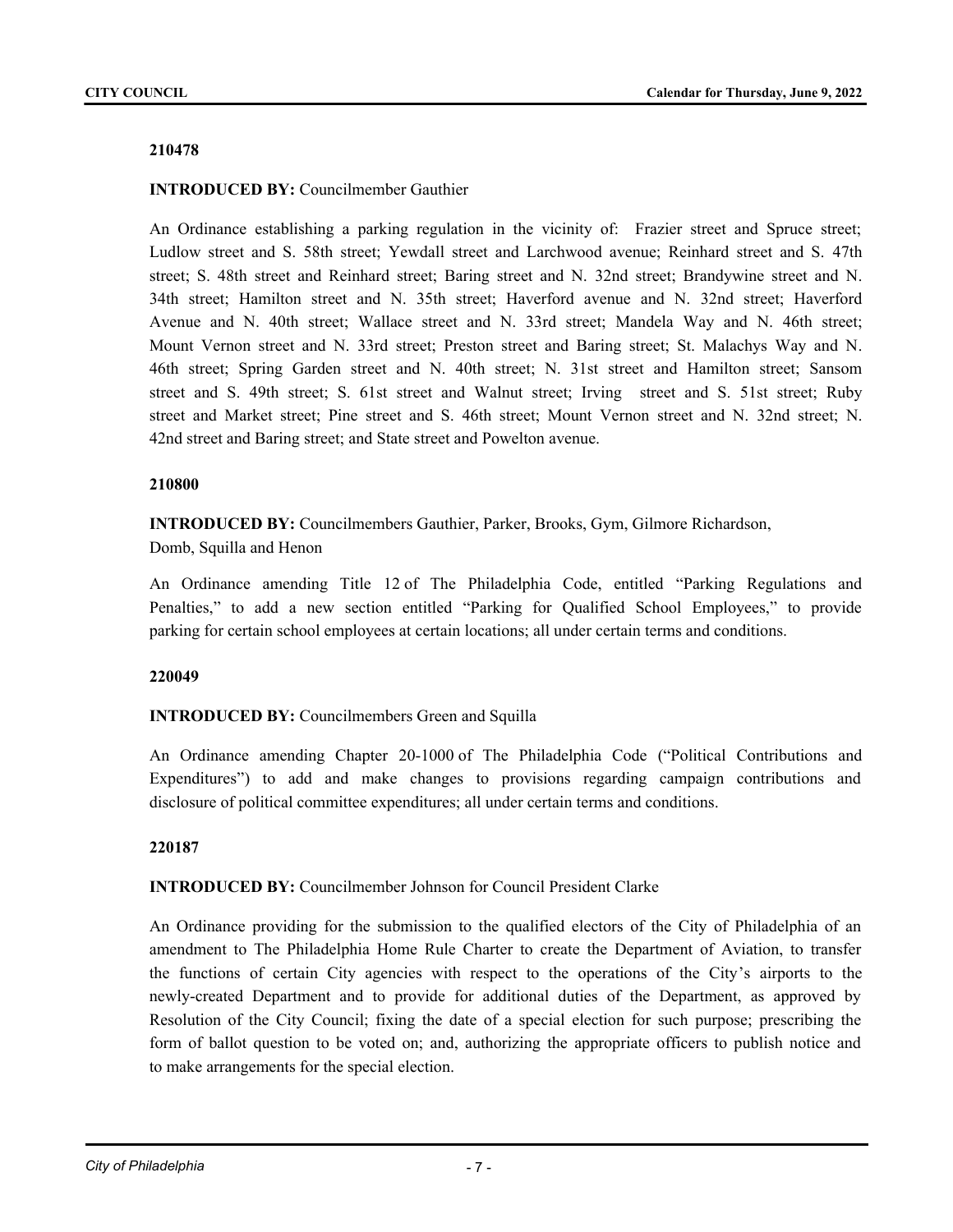**INTRODUCED BY:** Councilmembers Green, Gauthier, Gym and Squilla

An Ordinance amending Chapter 20-600 of The Philadelphia Code ("Standards of Conduct and Ethics") by revising and extending the prohibition on retaliation and adding protections against interference with Board of Ethics proceedings, all under certain terms and conditions.

## **220361**

## **INTRODUCED BY:** Councilmembers Green and Squilla

An Ordinance amending Chapter 20-1000 of The Philadelphia Code ("Political Contributions and Expenditures") to revise provisions and to make technical changes; all under certain terms and conditions.

## **210677**

**INTRODUCED BY:** Councilmembers Gilmore Richardson for Councilmembers Jones, Henon, Parker, Gym, Squilla, O'Neill, Quiñones Sánchez, Thomas and Johnson

An Ordinance amending Title 4 of The Philadelphia Code, entitled "The Philadelphia Building Construction and Occupancy Code," by modifying when notice must be given regarding demolitions; all under certain terms and conditions.

# **210740**

**INTRODUCED BY:** Councilmember Parker for Council President Clarke

An Ordinance amending Chapter 9-1000 of The Philadelphia Code, entitled "Trades," and Chapter 9-3000, entitled "Sheet Metal Technician", to create a license requirement for Mechanical System Contractors and to modify licensing requirements applicable to Sheet Metal Systems Technicians; all under certain terms and conditions.

#### **220110**

#### **INTRODUCED BY:** Councilmembers Jones, Gauthier and Domb

An Ordinance amending Section A-303 of The Philadelphia Code, entitled "Demolition and Relocation of Structures," to add additional requirements for the issuance of demolition permits for structures currently or previously used as religious facilities; all under certain terms and conditions.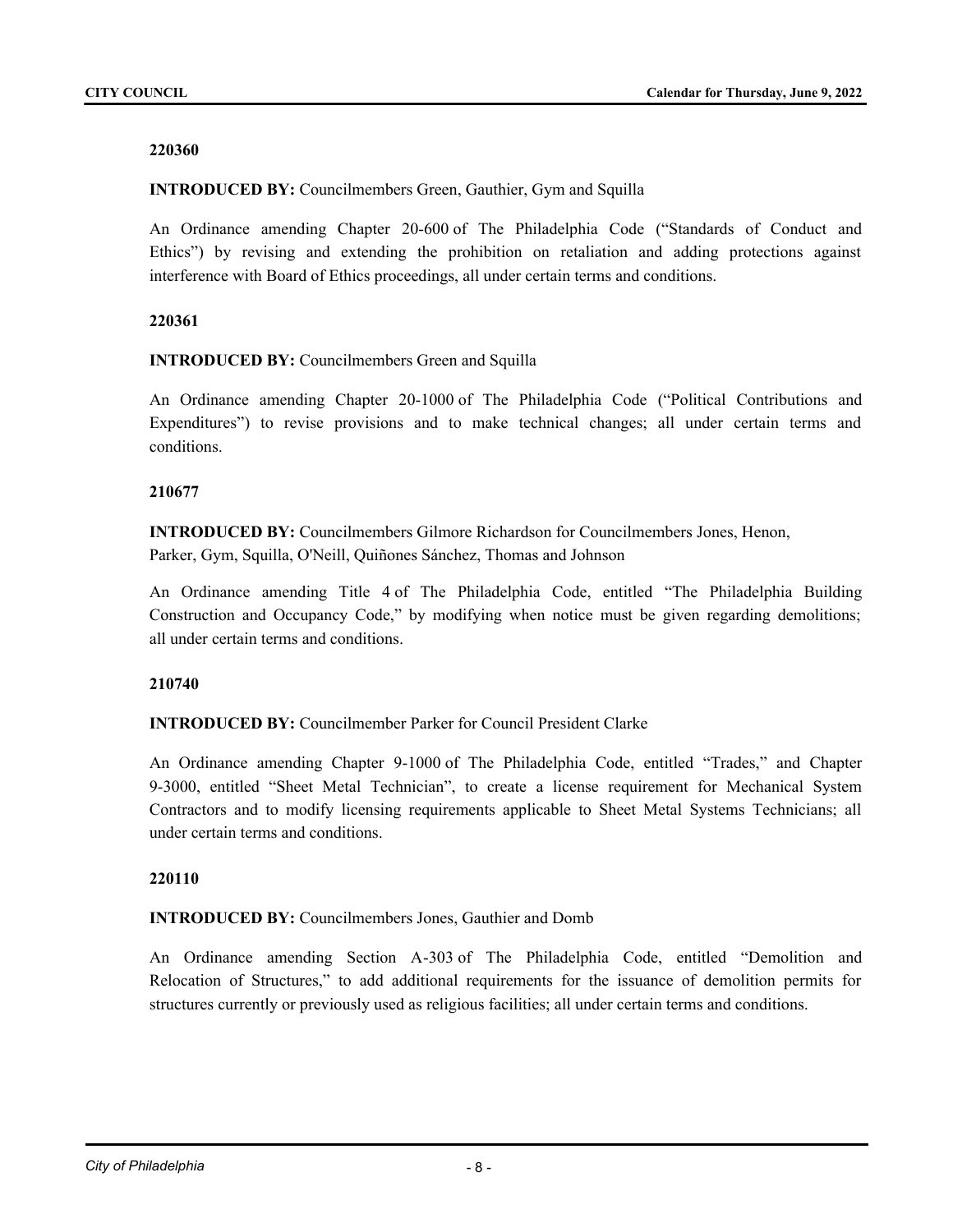**INTRODUCED BY:** Councilmembers Gym, Bass, Brooks, Gauthier, Gilmore Richardson, Green, Johnson, Parker and Squilla

An Ordinance amending Title 4 of The Philadelphia Code ("The Philadelphia Building Construction and Occupancy Code") by revising Section PM-202 of Subcode PM ("The Philadelphia Property Maintenance Code"), entitled "General Definitions", to revise definitions related to drinking fountains and water dispensers; and revising Section PM-502.6 of Subcode PM, entitled "Schools", to add provisions related to drinking facilities in schools and requiring filtration systems; all under certain terms and conditions.

## **220337**

**INTRODUCED BY:** Councilmembers Gym, Squilla, Gauthier, Green, Parker, Johnson, Gilmore Richardson, Brooks and Thomas

An Ordinance amending Title 9 of The Philadelphia Code, entitled "Regulation of Businesses, Trades and Professions," by adding a new Chapter, entitled "Employee Commuter Transit Benefit Programs," to require certain employers to provide a mass transit and bicycle commuter benefit program, under certain terms and conditions.

#### **220588**

# **INTRODUCED BY:** Councilmember Johnson

Resolution authorizing the Special Committee on Gun Violence Prevention to conduct hearings to examine the City's response to the ongoing crisis of gun violence in Philadelphia.

#### **220595**

# **INTRODUCED BY:** Councilmember Thomas

Resolution authorizing the Streets and Services Committee to hold public hearings to examine the social and economic justice factors involved in potential redesign options of the Roosevelt Boulevard, one of the most dangerous roads in Philadelphia and the country, to make the Boulevard a road where all Philadelphians can safely commute to home, school, and work.

# **SUSPENSION CALENDAR**